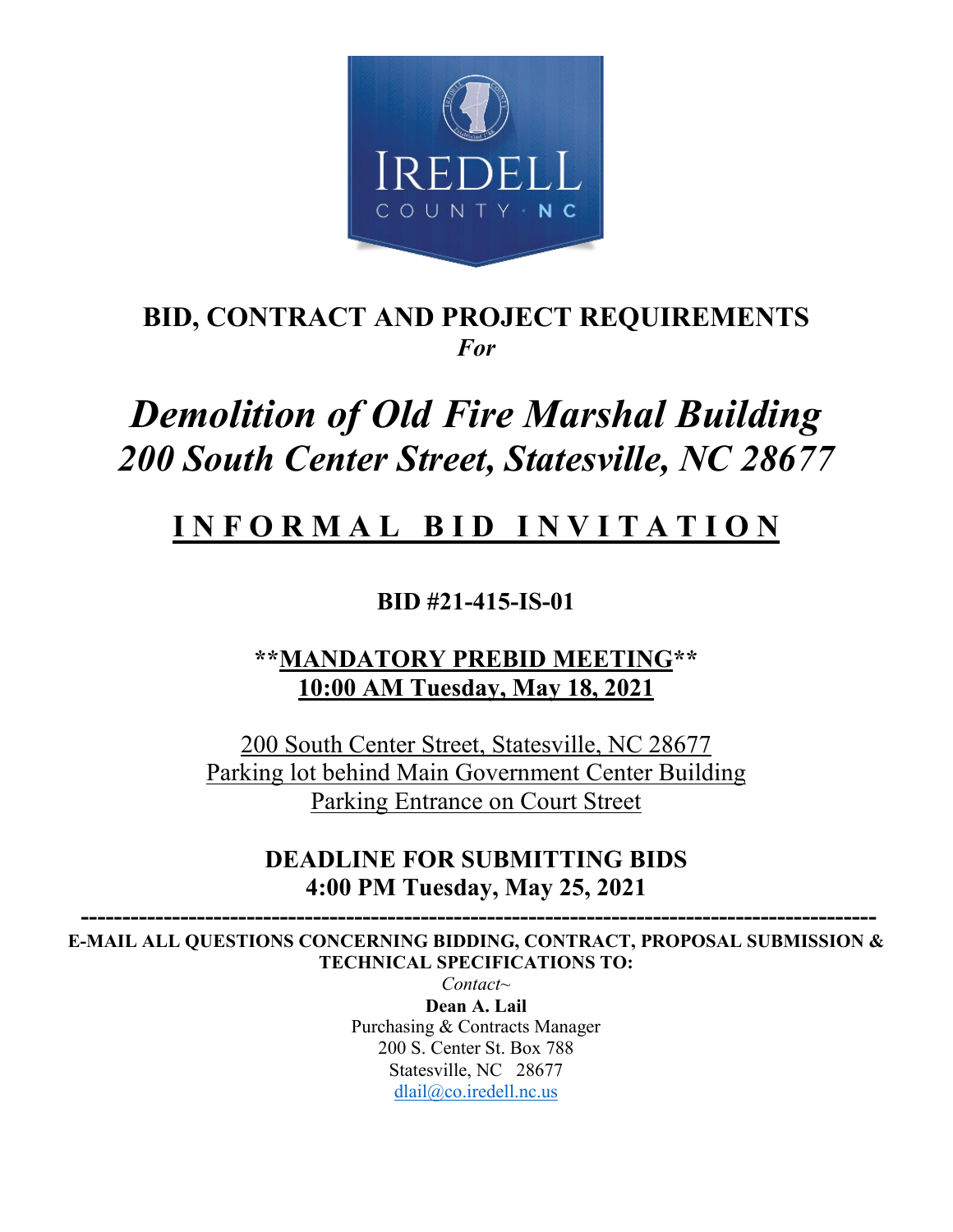# **CONTENTS**

#### **A. INTRODUCTION**

**B. GENERAL BID REQUIREMENTS**

**C. GENERAL CONTRACT TERMS AND CONDITIONS**

**D. MINIMUM INSURANCE REQUIREMENTS**

#### **E. GENERAL PROJECT SPECIFICATIONS, SCOPE OF WORK, ETC.**

### **F. BID SHEET AND CONTRACT TERMS ACCEPTANCE PAGE**

# **A. INTRODUCTION**

Iredell County is requesting informal bids from contractors to provide all labor, equipment and materials to demolish and remove a structure located at 200 South Center Street, Statesville, NC 28677. The contractor is responsible for all necessary permits, safety and site control. The property is to be left clear of all debris, level graded and stable. An Asbestos inspection and report has been completed and is provided with this bid document. Asbestos abatement is the responsibility of the contractor, is to be performed prior to demolition and work is to be completed by a licensed asbestos abatement contractor who employs accredited personnel.

#### **A mandatory pre-bid meeting for contractors will be held at 10:00 AM, Tuesday, May 18, 2021 at the site. Only bids from contractors who register and attend the entirety of this meeting will be accepted and considered for award.**

At the conclusion of this meeting, attendees will be able to look at and further discuss the site.

As Iredell County continues to monitor developments related to the COVID-19, we continue taking precautionary measures to limit the potential spread of the virus. To remain in compliance with CDC recommendations, we will encourage and practicing safe distancing to ensure the safety of contractors and our staff. Iredell County will not require nor supply face masks, this will be left to each contractor's discretion to bring and use. Any Contractor who has been diagnosed with, or is showing signs of, COVID-19 must not attend this meeting and should send another representative in their place.

At the conclusion of this meeting, attendees will look at and further discuss the site. Only bids from contractors who attend and register during this meeting will be accepted and considered for award.

All questions regarding this RFB must be submitted in writing by email no later than **4:00 PM, Wednesday, May 19, 2021** by email to:

Dean Lail Purchasing & Contracts Manager [dlail@co.iredell.nc.us](mailto:dlail@co.iredell.nc.us)

#### **Responses to all questions received will be answered in writing in addenda and sent to all contractors registered at the pre-bid meeting and posted to Iredell County's bid site at :** <https://www.co.iredell.nc.us/481/Current-Bids-RFPs>**.**

After project award, the lead agency for project management and oversight will be the Project Manager.

David Saleeby Project Manager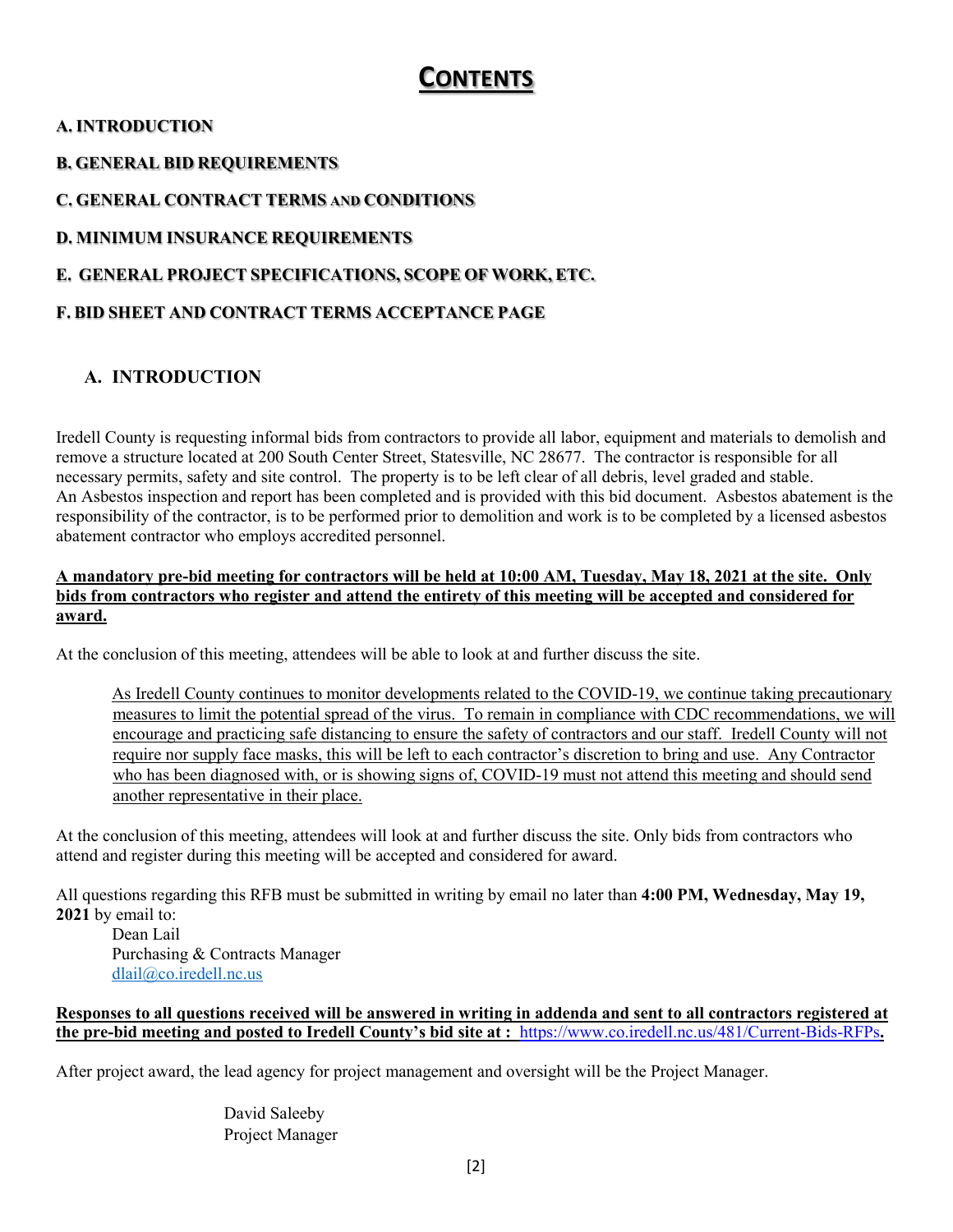[david.saleeby@co.iredell.nc.us](mailto:david.saleeby@co.iredell.nc.us) Phone 704-878-3102

#### **SCHEDULE OF EVENTS**:

| 05/10/2021 | <b>Bid Release</b>                                                 |
|------------|--------------------------------------------------------------------|
| 05/18/2021 | 10:00 AM – Tuesday, MANDATORY Pre-bid                              |
| 05/19/2021 | 4:00 PM – Wednesday, Last Day for Questions                        |
| 05/25/2021 | $4:00 \text{ PM} - \text{Thursday}$ , Deadline for submitting Bids |

#### **B. GENERAL BID & DOCUMENT REQUIREMENTS**

All bidders submitting bids in relation to this request should familiarize themselves with the following general bid and contract terms and conditions. Bidders not in compliance with these documents subject their bid proposals to rejection. Bid proposals must be submitted complete with all required signed documents, final pricing, signature pages, copies of applicable license etc., at the time of submission. Iredell County will not request required information after bid opening and the lack thereof may subject a bid to rejection.

- 1. Bidders must comply with all aspects of this bidding process, which are designed to meet the requirements of North Carolina G.S. 143-128, 129 & 131, as amended, which collectively govern bidding and contracting procedures for government projects in North Carolina.
- 2. Bids submitted in response to this request will be governed by all N.C. General Statute, Iredell County Purchasing Ordinance and the general provisions outlined in this request.
- 3. Iredell County Government does not discriminate on the basis of race, color, sex, national origin, religion, age, or disability. Any contractors or vendors who provide services, programs or goods for Iredell County are expected to fully comply with the County's non-discrimination policy.
- 4. Iredell County reserves the right to accept or reject any or all bids, evaluate all bids, especially where there is a wide range in specifications, and make an award in the best interest of the County. Iredell County reserves the right to take exception to or waive any item in the bid.
- 5. **BID AND CONTRACT: Please Read Carefully:** Signed Proposals submitted in response to this Request for Bids will be evidence of acceptance of Iredell County's terms and conditions, including here by reference Iredell County's Purchase Order Terms and Conditions and, combined with the terms and conditions set forth in this request for bid, make up the entirety of the contract to which Iredell County will be bound and will supersede, override and take precedence over any and all counter proposed terms and conditions presented in proposals and subsequent contracts. Bid proposals offered to the County contingent upon the County's acceptance of any counter-terms and conditions must clearly and obviously state that an exception is being taken and what that exception is. Such proposals *may* be considered during the bid review process but will remain subject to rejection at the sole discretion of Iredell County in favor of any bid containing conditions more favorable to the County. Iredell County accepts no counter terms/conditions unless specifically agreed upon in writing by Iredell County prior to contract award. **Regardless**, proposals taking total exception to Iredell County's terms and conditions and this bid document will be considered nonresponsive to this bid request and rejected as such. Iredell County reserves the right to accept or reject any or all bid proposals and will exercise that right when reviewing proposals containing any counter-proposed terms and conditions not favorable to the County.
- 6. Bid Submissions, Bid Evaluation and Contract Award: Bidders should be careful to submit a complete bid proposal. Bids will be evaluated based on a combination of criteria, with price being only one. Product specifications will be used to evaluate product offered, installation, services, etc. All informal contracts for construction, installation or repair work shall be awarded to the lowest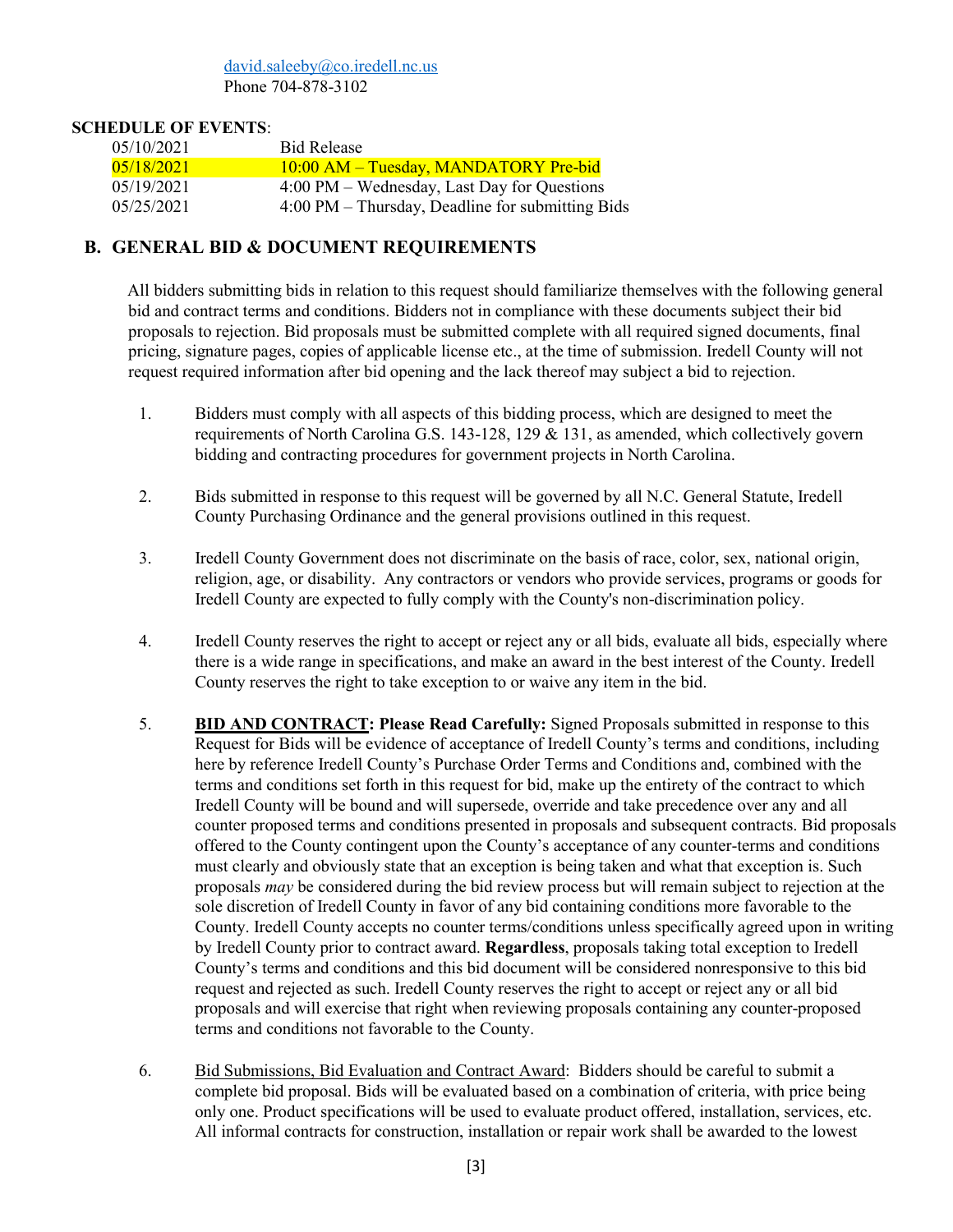responsible, responsive bidder, taking into consideration quality, performance, and the time specified in the bids for the performance of the contract. In making a determination of responsibility, Iredell County may use criteria such as:

- Compliance with bid package requirement
- Contractor's qualifications
- References
- Financial ability
- Insurance coverage
- Etc.
- 7. All bids for combinations of work and product must be accompanied by the vendor's proposed start and completions schedule or timeline and other pertinent project data.
- 8. It is the responsibility of all respondents to contact Iredell County prior to submitting a response to the RFB to ascertain if any addenda have been issued, and to obtain any and all addenda, execute them, and return addenda with their response to the RFB.
- 9. OMISSIONS: Omission in this bid solicitation or technical specification of any provision herein described shall not be construed as to relieve the Contractor of any responsibility or obligation normally requisite to the complete and satisfactory delivery, installation, construction or satisfactory completion of this project.
- 10. All bid proposals must be written and submitted in the format prescribed by these documents, using the forms included. All bid proposals must be signed by an individual authorized to bind the contractor to a contract prior to submission. Proposals Packages should include the following:
	- 1. Cover Letter or Cover Sheet identifying Contractor
	- 2. Signed Bid Proposal and Terms Acceptance Sheet broken down according to Project Specifications below
	- 3. Statement including time from award notification to completion
	- 4. General Product Specifications Sheets while product to be used is not specified, contractor must provide adequate information about the product it is proposing with its bid to allow subjective evaluation
	- 5. List of references for jobs of similar size, scope and specification (if never performed project with Iredell County) .
- 11. Bid Proposal and Terms Acceptance Sheets should clearly present the following information: a. Project Name: **Bid #21-415-IS-01: Old Fire Marshal Building Demolition**
	- b. Complete cost offer for project according to specifications presented and broken down according to bid sheet
	- c. Delivery Schedule: See Project Statement of Work\*\* Show Number of days or weeks following receipt of approved purchase order and approved submittals. \*Delivery and completion period will be a consideration for award.
	- e. **Proposal Page must be signed** by an individual authorized by the contractor to bind the company to a contract and must clearly show the individual's title, company name and date.
- 12. **This is an informal bid process**. Bids should be submitted on the form included within the package clearly marked: **Bid #21-415-IS-01: Old Fire Marshal Building Demolition**

#### 13. **DELIVERY OF BIDS**:

Scanned and emailed bids WILL be accepted. **Signed bids may be scanned and sent electronically by email at** [dlail@co.iredell.nc.us](mailto:dlail@co.iredell.nc.us)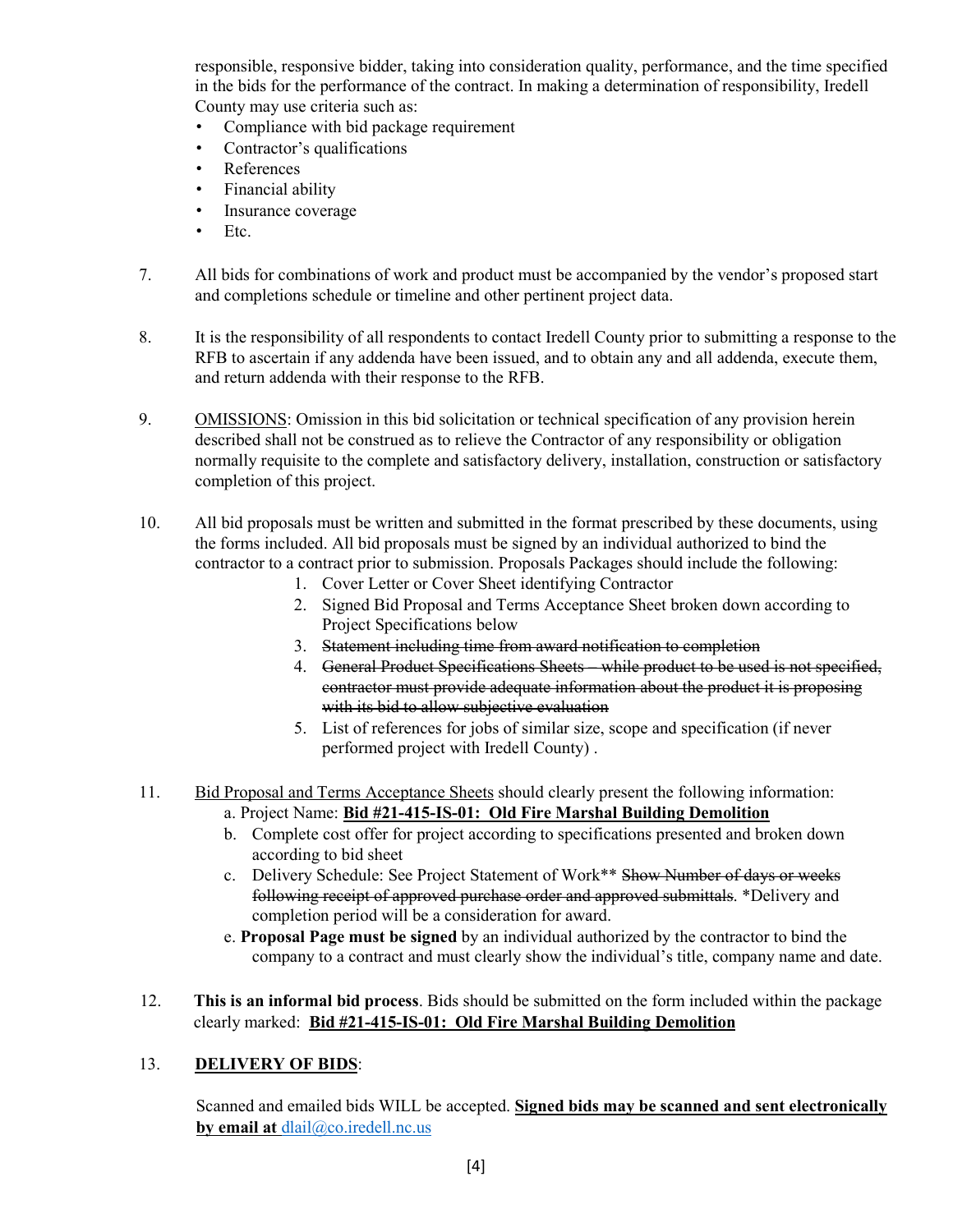To be considered, bid proposals must be signed and complete, in  $8-1/2 \times 11$  inch format. If hand delivered or sent by overnight courier they should be stapled once and include one (1) original of the fully signed and complete bid proposal in the same format.

#### MAILING INSTRUCTIONS:

US POSTAL SERVICE: Address bid envelope as shown below and mail in time to reach Purchasing Specialist by deadline. Enclose the fully executed original bid document in the mailing envelope. Address envelope as shown below.

UPS, FEDEX, DHL or other carrier: Place the bid inside the carrier's envelope and address as below. HAND DELIVERY OR COURIER: Bids, addressed with either of the provided addresses, may be handdelivered directly to the Purchasing Division no later than 4:00 PM on the due date for bids. Arrive with plenty of time to have your bid stamped in before deadline.

In all cases and regardless of delivery method, delivery of bids to the Purchasing Specialist by the specified due date and time are the sole responsibility of the bidder. Bids not in the hands of the Purchasing Specialist prior to the expiration date and time, regardless of reason, **will be rejected**.

| DELIVERED BY US POSTAL SERVICE      | <b>DELIVERED BY ANY OTHER MEANS</b> |
|-------------------------------------|-------------------------------------|
| Bid #21-415-IS-01: Old Fire Marshal | Bid #21-415-IS-01: Old Fire Marshal |
| <b>Building Demolition</b>          | <b>Building Demolition</b>          |
| <b>Iredell County</b>               | <b>Iredell County</b>               |
| Attn: Dean A. Lail, Purchasing &    | Attn: Dean A. Lail, Purchasing &    |
| <b>Contracts Manager</b>            | <b>Contracts Manager</b>            |
| P. O. Box 788                       | <b>200 South Center Street</b>      |
| Statesville, NC 28687               | Statesville, NC 28677               |

Bid Packages will be accepted up to the day and time of bid deadline, which is scheduled for **4:00 PM Tuesday, May 25, 2021.** By NC General Statute, Informal bids are not public knowledge until after award.

PROMPT DELIVERY OF BIDS TO PURCHASING AGENT IS THE SOLE RESPONSIBILITY OF THE BIDDER. BIDS RECEIVED AFTER THE BID DEADLINE, REGARDLESS OF REASON, WILL NOT BE CONSIDERED.

- 15. Mailed bids or bids sent by any delivery service in that service's envelope must be included in a separate envelope clearly marked as above and placed inside the mailing envelope.
- 16. Iredell County shall not be held responsible for nor will it pay any costs or expense associated with the preparation or submission of a bid proposal submitted in response to this solicitation, such expenses and costs being the sole responsibility of the bidder. Nothing in this solicitation or any response submitted pursuant to shall obligate Iredell County to award a contract to a bidder.
- 17. Upon award, this document becomes the contract document for the noted project. In case of default of an awarded contractor, Iredell County may procure the articles and/or services from other sources and may hold the defaulting contractor responsible for any excess cost occasioned thereby.
- 18. PAYMENT: In lieu of bid and performance bonds, **full payment will be made by check within thirty-days after project completion and final inspection and notification of acceptance is given to the Purchasing Agent by the Facility Services Director or assign.** Once proof of acceptance is received, the Iredell County Purchasing & Contracts Manager or other authorized County staff will code, sign and process an original invoice for payment. No payment will be made until contractor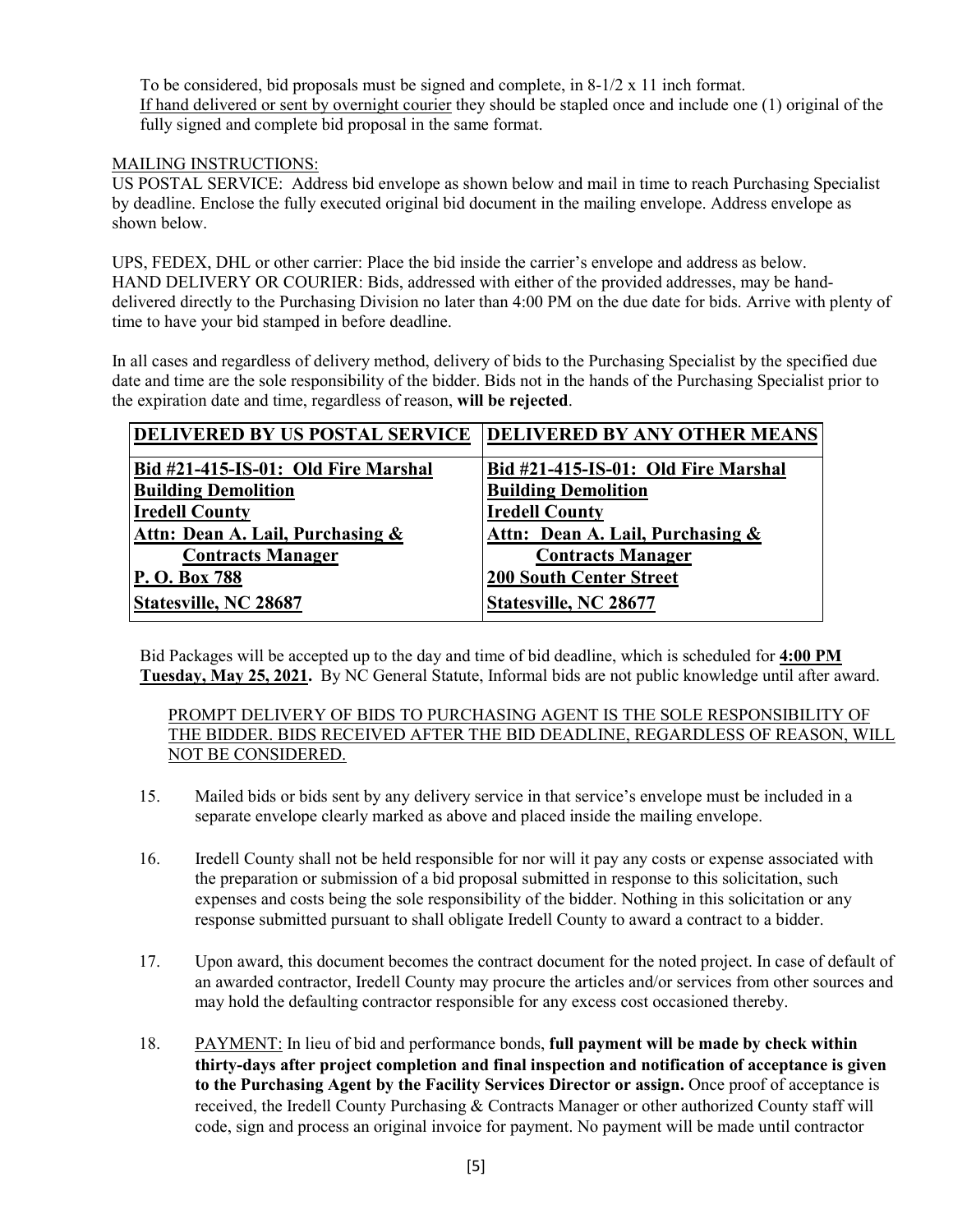completes all delivery, construction, installation or other provisions or responsibilities as agreed upon prior to project start and corrected any deficiencies found.

- 19. On occasion, to promote and assist small or minority business participation, Iredell County may approve a prepayment of a percentage of project materials cost, up to a maximum of 30% of the bid, to facilitate the purchase and placement of project materials. To qualify, contractor must include a request with their bid providing adequate basis and justification for pre-payment. Iredell County will review the request and make a determination as to approval and amount. Prepayments are made at the sole discretion of the County and no bid is to be submitted contingent on prepayment. If preapproved, payment will be made after an invoice for materials that have been delivered and on-site has been submitted to the County Construction Specialist.
- 20. TAXES: It is Iredell County policy that no contract will be awarded to a contractor or vendor that is delinquent in paying Iredell County property taxes. In the event the lowest, responsive bidder is found delinquent, Iredell County reserves the right to a) reject said Contractor's bid as not responsible, (b) withhold award until taxes are paid in full, (c) withhold unpaid property taxes from all amounts payable from the resulting contract or (d) take any other actions deemed necessary by the County. Regardless, project award and start will not be postponed to accommodate delinquent contractor.
- 21. Iredell County requires that all contractors performing work on County property maintain minimum insurance coverage as outlined in **Minimum Insurance Requirements & Risk Control** below. Acceptance of Iredell County's insurance and risk requirements *is a requisite* for award. Do not make changes to or take exception to these insurance and risk requirements. Bids offered contingent on any change or exception taken to this requirement will be deemed both non-responsive to this bid solicitation's requirements and specifications and not responsible. Such offers will be rejected.
- 22. **Terms & Conditions Acceptance:** By submitting a signed proposal in response to this solicitation, the individual is verifying that he/she is a duly authorized representative of the company and is able to legally bind the company to the bid amount and this agreement. Signature also denotes agreement that the terms and conditions of this bid & contract document shall override all other terms and conditions, regardless of form or delivery.

## **C. CONTRACT TERMS AND CONDITIONS**

- 1. DEFAULT**:** In case of default by the awarded contractor, Iredell County may procure the articles or services from other sources and hold the bidder responsible for any excess cost occasioned thereby. In addition, in the event of default by the contractor under this contract, Iredell County may immediately terminate for cause all existing contracts between Iredell County and the vendor and de-bar the vendor from doing future business with the County. These in addition to any and all remedies provided by law.
- 2. SITUS: The place of this contract, its situs and forum, shall be North Carolina, where all matters, whether sounding in contract or tort, relating to its validity, construction, interpretation and enforcement shall be determined.
- 3. GOVERNING LAWS: This contract is made under and shall be governed and construed in accordance with the laws of the State of North Carolina.
- 4. PERMITS & INSPECTIONS: All Permits required by governing authorities shall be secured by contractor or contractor's agent. Proof of approved inspections for all required Permits relative to the Work shall be included with application for Final Payment.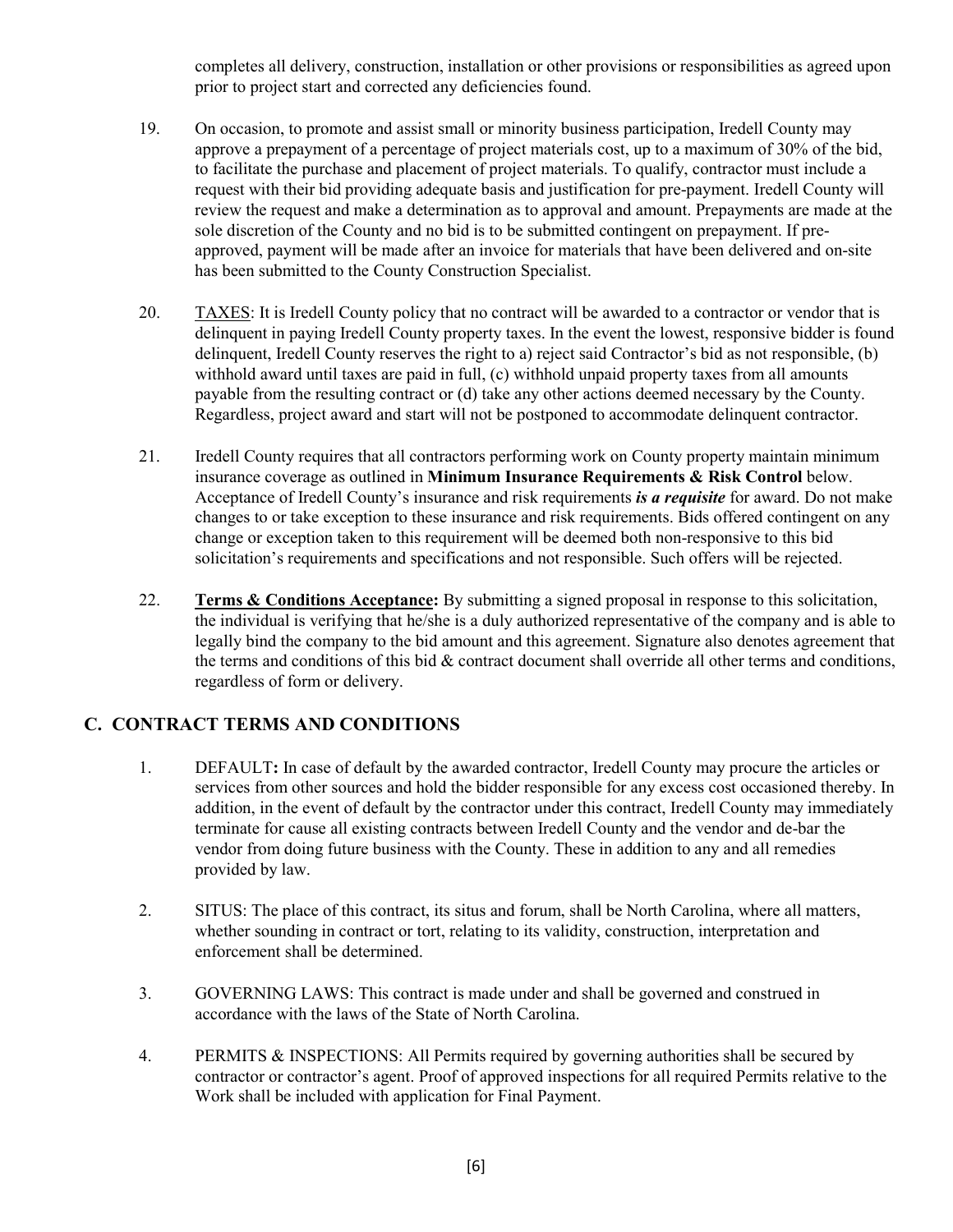- 5. PAYMENT TERMS: Payment terms are Net, not earlier or later than, 30 days after receipt of correct invoice or acceptance of goods, whichever is later. Iredell County is responsible for all payments to the contractor under the contract.
- 6. AFFIRMATIVE ACTION: The contractor will take affirmative action in complying with all Federal and State requirements concerning fair employment and employment of people with disabilities, and concerning the treatment of all employees without regard to discrimination by reason of race, color, religion, sex, national origin or disability.
- 7. CONDITION AND PACKAGING: Unless otherwise provided by special terms and conditions or specifications, it is understood and agreed that any item offered or shipped has not been sold or used for any purpose and shall be in new condition. All containers and packaging shall be suitable for handling, storage or shipment.
- 8. PATENT: The contractor shall hold and save Iredell County, its officers, agents and employees, harmless from liability of any kind, including costs and expenses, on account of any copyrighted material, patented or unpatented invention, articles, device or appliance manufactured or used in the performance of this contract, including use by the government.
- 9. ADVERTISING: Contractor agrees not to use the results of this RFB or any resulting contract or the name of Iredell County as part of any commercial advertising.
- 10. ASSIGNMENT: No assignment of the contractor's obligations or the contractor's right to receive payment hereunder shall be permitted. However, upon written request approved by the issuing purchasing authority

and solely as a convenience to the contractor, Iredell County may:

a. Forward the contractor's payment check directly to any person or entity designated by the contractor, and

b. Include any person or entity designated by contractor as a joint payee on the contractor's payment check. In no event shall such approval and action obligate Iredell County to anyone other than the contractor and the contractor shall remain responsible for fulfillment of all contract obligations.

- 11. GENERAL INDEMNITY: The contractor shall hold and save Iredell County, its officers, agents, and employees, harmless from liability of any kind, including all claims and losses accruing or resulting to any other person, firm, or corporation furnishing or supplying work, services, materials, or supplies in connection with the a firm, or corporation that may be injured or damaged by the contractor in the performance of this contract and that are attributable to the negligence or intentionally tortious acts of the contractor provided that the contractor is notified in writing within 30 days that Iredell County has knowledge of such claims. The contractor represents and warrants that it shall make no claim of any kind or nature against Iredell County's agents who are involved in the delivery or processing of contractor goods to Iredell County. The representation and warranty in the preceding sentence shall survive the termination or expiration of this contract.
- 12. E-VERIFY: E-Verify is the federal E-Verify program operated by the United States Department of Homeland Security used to verify the work authorization of newly hired employees pursuant to federal law. Article 2,

Chapter 64 of the North Carolina General Statutes requires that all employers doing business in the state of North Carolina, who employ 25 or more employees in this State, use E-verify to verify the work status of newly hired employees. North Carolina General Statute 153A-449, as amended, states "No county may enter into a contract unless the contractor and the contractor's subcontractors comply with the requirements of Article 2 of Chapter 64 of the General Statutes." Therefore any contractor who employs 25 or more employees, or who engages a subcontractor who employs 25 or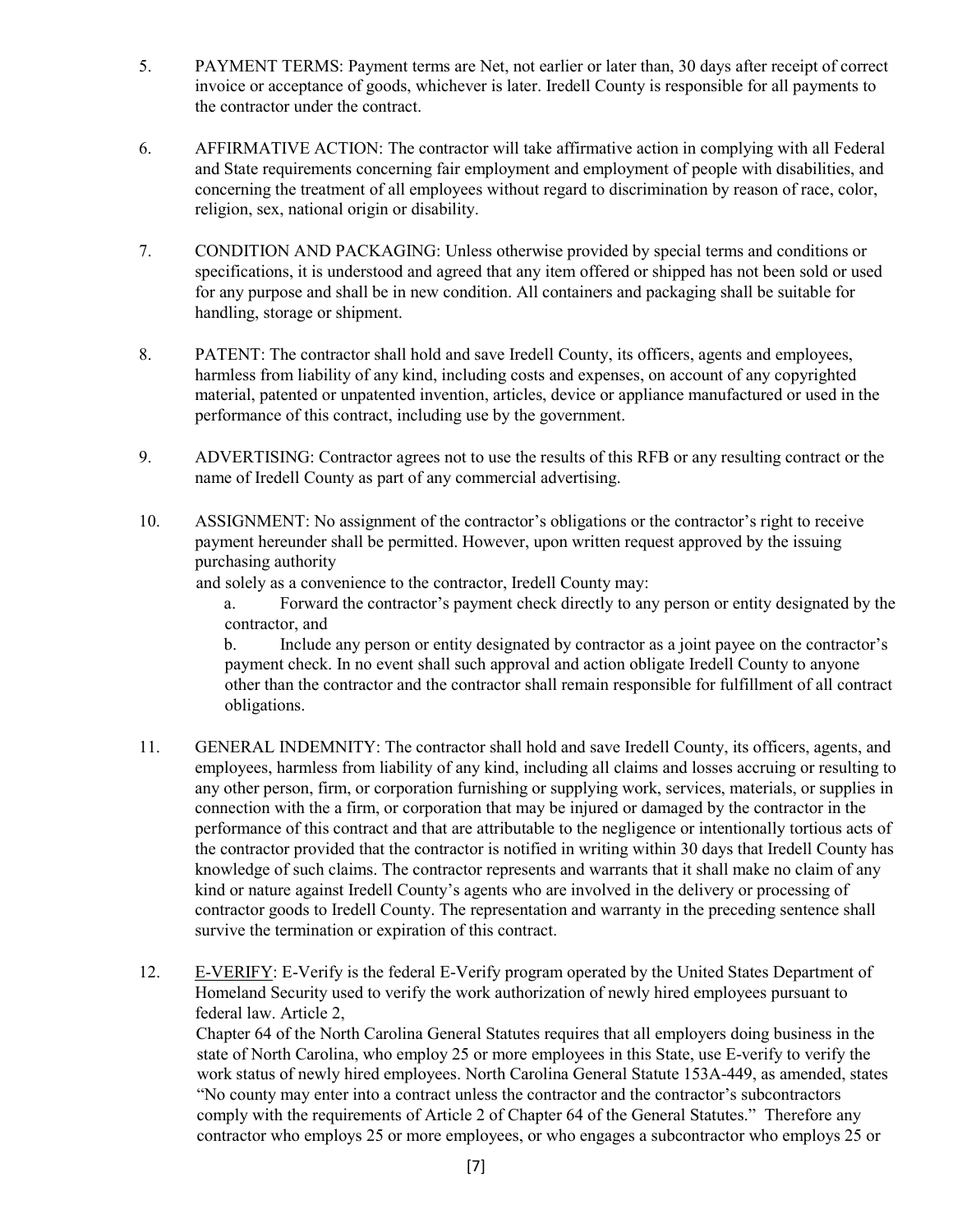more employees, and enters into a contract with the County, must comply with N.C.G.S. § 64-25, *et seq*.

 All vendors and contractors bidding on contracts with Iredell County must submit, with their bid, a fully and properly executed affidavit verifying compliance with Article 2, Chapter 64 of the North Carolina General Statutes; alternatively, if the contractor is not required to comply with this statute because it employs less than 25 employees, then the contractor shall attest to such fact in its affidavit. In addition, any contractor or vendor engaging the services of a sub-contractor(s) must in turn verify that all of its sub-contractors are in full compliance. The affidavit is included in this bid document. Failure to return the affidavit may render your bid nonresponsive.

The contractor and/or vendor acknowledges that payment by the County is conditioned upon the contractor's, or its subcontractor's, compliance with Article 2 of Chapter 64. Failure to comply may render any contract with the County void and unenforceable.

13. IRAN Divestment Act (N.C.G.S. 147 Article 6E): During the 2015 legislative session, the North Carolina General Assembly enacted the Iran Divestment Act [\(S.L. 2015-118; SB455\)](http://www.ncleg.net/Sessions/2015/Bills/Senate/HTML/S455v5.html) ("the Act") which prohibits state agencies and local governments from entering into contracts with entities that the North Carolina State Treasurer has determined are engaged in certain investment activities in the Iranian energy sector.

The Act requires the State Treasurer's Office to publish a list of entities it has identified as investing in the Iranian energy sector and update the list every 180 days. This list can be found at [https://www.nctreasurer.com/inside-the-department/OpenGovernment/Pages/Iran-Divestment-Act-](https://www.nctreasurer.com/inside-the-department/OpenGovernment/Pages/Iran-Divestment-Act-Resources.aspx)[Resources.aspx.](https://www.nctreasurer.com/inside-the-department/OpenGovernment/Pages/Iran-Divestment-Act-Resources.aspx) An entity identified on the Treasurer's list (called the "Final Divestment List") is prohibited from contracting with state agencies and local governments. Local governments and state agencies must require entities with which they contract to certify that the entity not included on the Final Divestment List. In addition, all entities contracting with the State and local governments are prohibited from subcontracting with any entity included on the Final Divestment List. Contracts entered into with an entity included on the Final Divestment List are rendered void by operation of the statute.

Submission of a signed Bid in response to this solicitation indicates contractor's understanding of the 14. requirements of this act and will serve as preliminary certification by the individual signing that the entity is not included on the Final Divestment List and they are prohibited from subcontracting with any entity included on the Final Divestment List. Any contract entered into with an entity included on the Final Divestment List is void and government entities in North Carolina are not authorized to issue payment for such a contract.

15. **Divestment From Companies Boycotting Israel Act** (NC G.S. 147, Article 6G) prohibits state agencies and local governments from entering into contracts costing over \$1,000.00 with any entity that the North Carolina State Treasurer has determined boycotts or is involved in a boycott of Israel.

The Article requires the State Treasurer's Office to publish a list of entities it has determined boycotts or is involved in a boycott of Israel and update the list at least annually. An entity identified on the Treasurer's list (called the "Final Divestment List") is prohibited from contracting with state agencies and local governments. Contracts entered into with an entity included on the Final Divestment List are rendered void by operation of the statute.

16. TERMINATION: Iredell County may terminate this contract for cause if the contractor fails to perform according to the contract provisions or original offer or for convenience when there has been a change in program requirements or inadequate funding.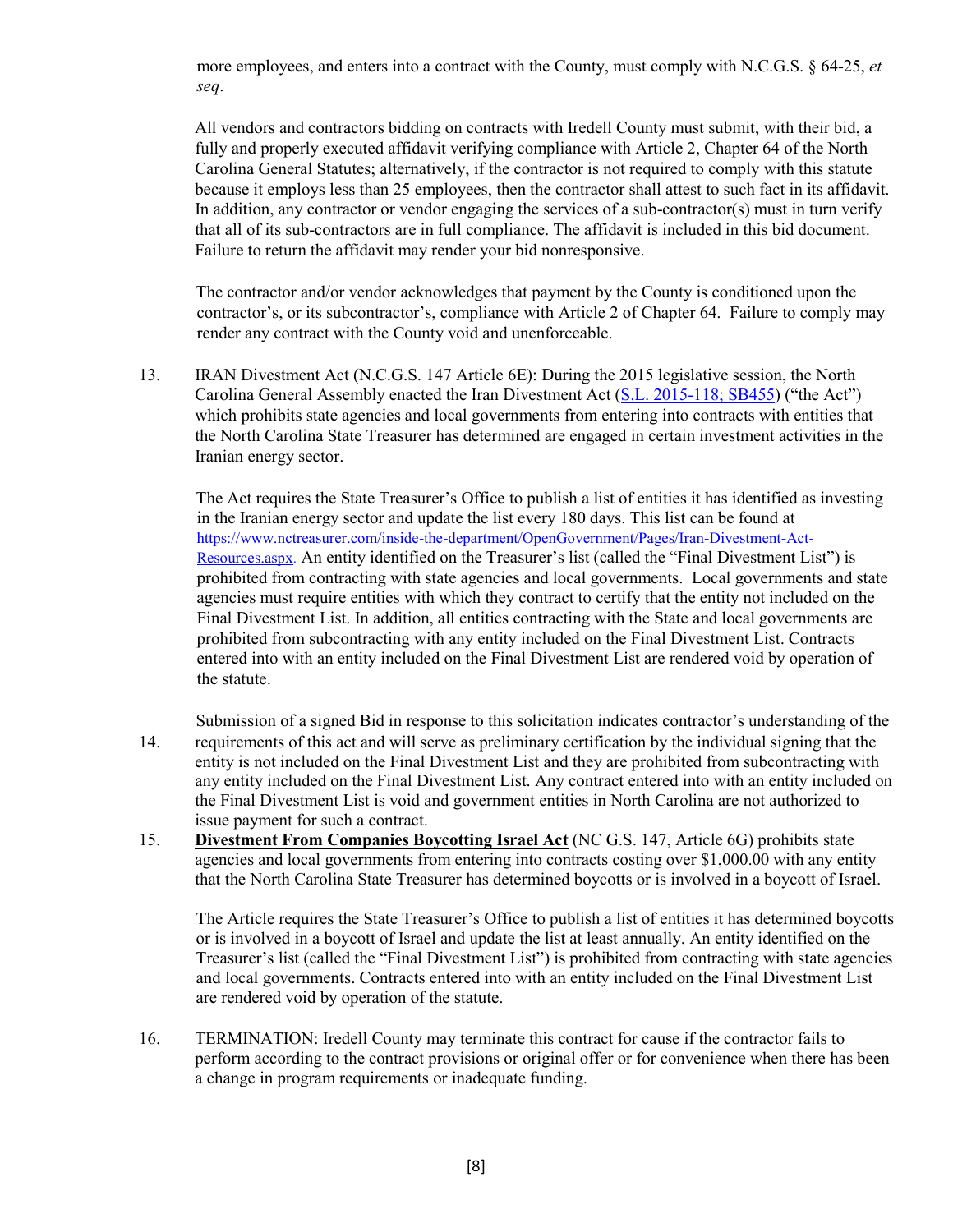## **D. MINIMUM INSURANCE REQUIREMENTS**

Iredell County requires that all contractors performing site preparation, paving, installation, construction, repairs or renovations on County property shall provide insurance certificates to the County naming Iredell County as secondary insured. The contractor shall procure, maintain and provide proof of insurance coverage for injuries to persons and/or property damage as may arise from, or in conjunction with, the work performed on behalf of the county by the contractor, his agents, representatives, employees or subcontractors. Proof of coverage as contained herein shall be submitted **prior to the commencement of work** and the contractor shall maintain such coverage for the duration of the contract period.

Minimum Insurance Coverage Limits:

- General Liability: \$2,000,000 combined single limits, \$1,000,000 annual aggregate (\$1,000,000 products and completed operations aggregate)
- Automobile Liability: \$1,000,000 combined single limits, \$1,000,000 annual aggregate. Workers Compensation: **Workers Compensation is required by all contractors or subcontractors regardless of the number of employees.**
- Builders Risk: Contractor to decide amount of coverage needed for the project materials.

The contractor's insurance shall be primary over any applicable insurance or self-insurance maintained by the County. The contractor shall provide 30 days written notice to the County before any cancellation, suspension, or void of coverage in whole or part, where such provision is reasonable.

All coverage for subcontractors of the contractor shall be subject to all of the requirements stated herein.

Failure to comply with any reporting provisions of the policy(s) shall not affect coverage provided the County, it officers/officials, agents, employees and volunteers.

The insurer shall agree to waive all rights of subrogation against the County, its officers/officials, agents, employees or volunteers for any act, omission or condition of premises which the parties may be held liable by reason of negligence.

The contractor shall furnish the County certificates of insurance including endorsements affecting coverage. The certificates are to be signed by a person authorized by the insurance company(s) to bind coverage on its behalf.

All insurance shall be placed with insurers licensed for business in North Carolina and maintaining an A.M. Best rating of no less than A-.

All insurance policies shall be in effect for the duration of the project and shall be written on an occurrence Basis. No claims-made policies will be accepted.

The Contractor shall indemnify and hold harmless the County of Iredell, its officers/officials, agents, employees and volunteers from and against all claims, damages, losses and expenses including attorney's fees arising out of or resulting from the performance of the work, provided that any such claim, damage, loss or expense (1) is attributable to bodily injury, sickness, disease, or death, or to injury to or destruction of tangible property (other than work itself) including the loss of use resulting therefrom, and (2) is caused in whole or part by any negligent act or omission of the Contractor, any subcontractor, anyone directly or indirectly employed by any of them or anyone for whose acts any of them may be liable, regardless of whether or not it is caused in part by a party indemnified hereunder.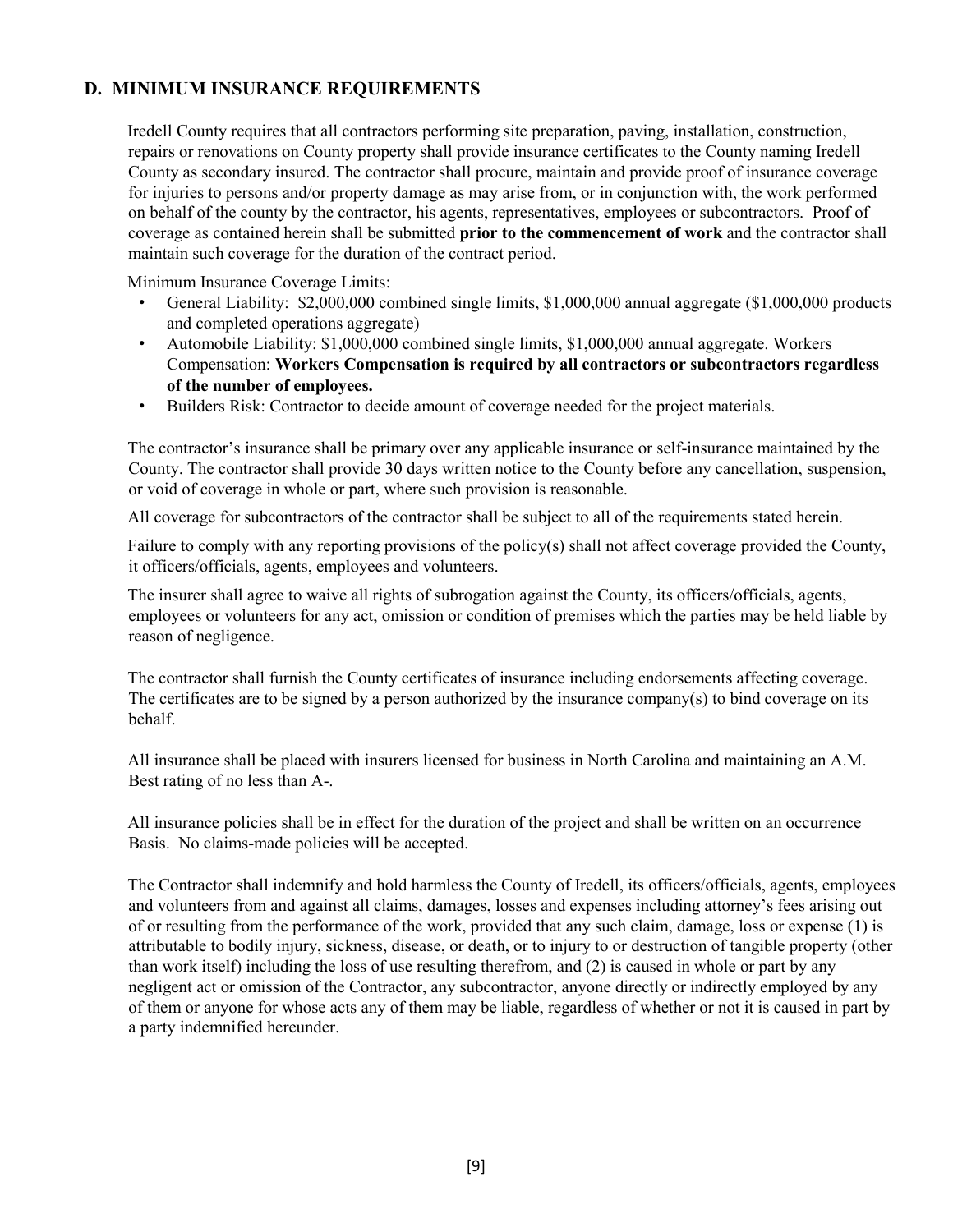#### **RISK CONTROL**

The Contractor shall be required to comply with all federal, state, and local laws, regulations, and industry standard, or practices regarding safety of employees, the general public, and protection of physical property.

All subcontractors shall be subject to the same requirements.

The Contractor shall be responsible for self-inspection, as well as the inspection of all subcontractors to ensure compliance.

Any inspection of the operations of the Contractor or any subcontractor by the County or by any agent, employee or official of the County shall be done so to ensure compliance to the contract only. No inspection should be construed as a warranty of the operations of contractors and subcontractors.

The Contractor shall be solely responsible for the inspection and compliance of all operations.

The County maintains the right to require the Contractor to take corrective action regarding any hazard or potential hazard identified either by the Contractor or the County.

Failure to comply with these requirements or take any necessary corrective action may constitute reason for cancellation of the contract.

#### **\*\*\*\*THIS SPACE INTENTIONALLY LEFT BLANK\*\*\*\***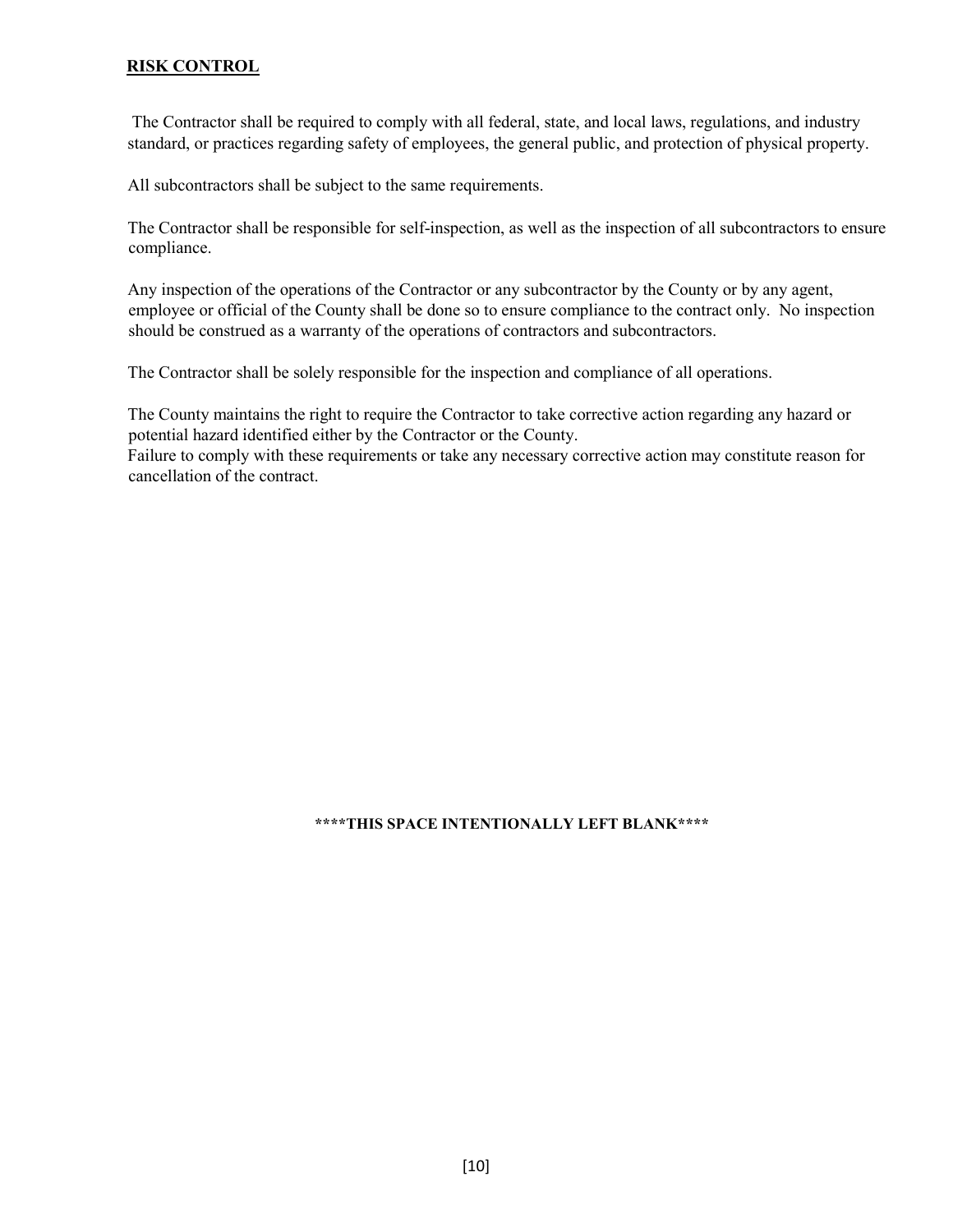# **E. P PROJECT SCOPE AND DESCRIPTION – DEMOLITION AND REMOVAL OF STRUCTURE AT 200 SOUTH CENTER STREET**

The Project consists of demolishing a two-story office building at the south side of the Iredell County Government Center Complex at 200 South Center Street, Statesville, NC 28677 removing all debris and leaving the property clean, clear of debris, seeded and graded. Iredell County will have all utility and service lines removed from the building along with the service meter. Water service to the building has been stopped and capped by Iredell County Facility Services.

Iredell County has obtained City of Statesville's approval to demolish this building, which is located within Statesville's historic section of the city.

**An Asbestos inspection and report has been completed, attached and provided with this bid document. Asbestos abatement is the responsibility of the contractor and must be performed prior to demolition. Work is to be completed by a licensed asbestos abatement contractor who employs accredited personnel.** 

# **General Scope of Work includes**:

#### Asbestos Abatement

Contractor will perform or coordinate the services needed to properly and legally abate all asbestos within the building as noted in the asbestos report.

Because of the amount and types of asbestos noted within the building, air monitoring is required. Contractor will acquire the services of a company certified in both design of and performance of air monitoring for asbestos abatement.

Contractor must identify these sub-contractors on its bid at the time of submission.

### General Demolition

- 1. Remove all material within the building.
- 2. Rework the foundation and replace with a 4" washed stone cover over the entire building footprint.
- 3. Install 3" inch yellow bollards to cover the area accessible by the open parking lot to prevent vehicular entry and parking. (one bollard every 5 feet)
- 4. Removal of debris including all demolished concrete and foundation matter.
- 5. All debris should be disposed of in a legal manner and at the sole expense of the contractor.
- 6. Contractor will clean all mud and debris from the area at time of project completion.
- 7. It is the responsibility of the contractors/subcontractors to provide temporary barricades, directional signage, and other appropriate measures to insure the safety of their personnel, the public, and staff, as well as comply with all OSHA requirements and procedures.

(Continued)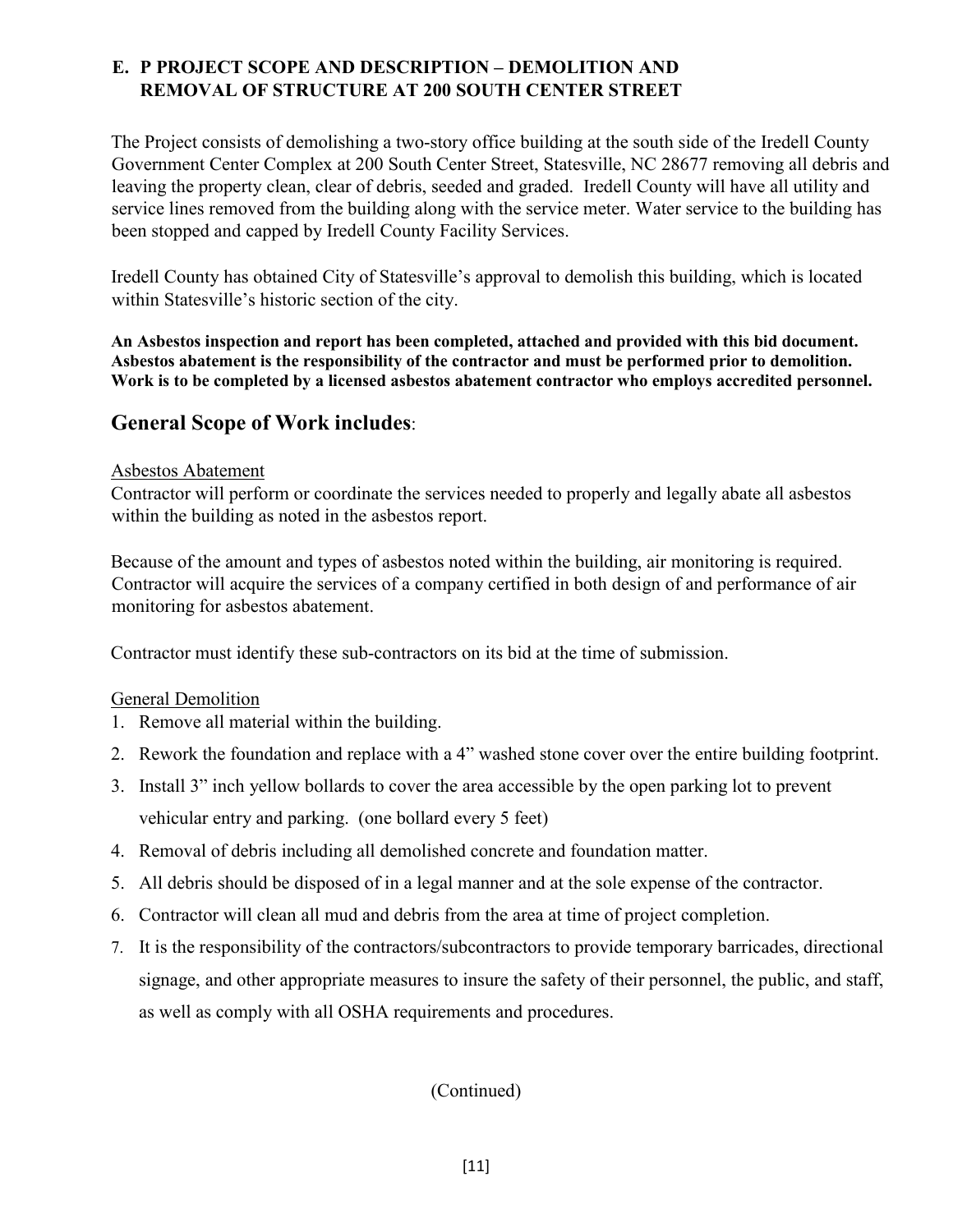## **Contractor is responsible for obtaining all appropriate permits from the City of Statesville, Iredell County or State as required. Contractor will also work with City of Statesville and NC DOT on access into the project site, truck traffic and parking as required.**

Contractor must provide certificate of insurance as outlined in this bid package naming Iredell County as an additional insured.

Contractors/subcontractors shall coordinate all work with Iredell County Project Manager to insure uninterrupted public and staff access to the Government Center Building during normal business hours. This may require that work occur during weekends in order to meet Project deadlines.

Appropriate erosion control measures shall be provided by Contractor to insure runoff does not impact surroundings and existing storm drainage system.

Project start date will be sometime after July 1, 2021 and, once the contractor has been provided the notice to proceed, the work must be 100% completed by August 20, 2021.

\*\*Rest of page intentionally left blank\*\*